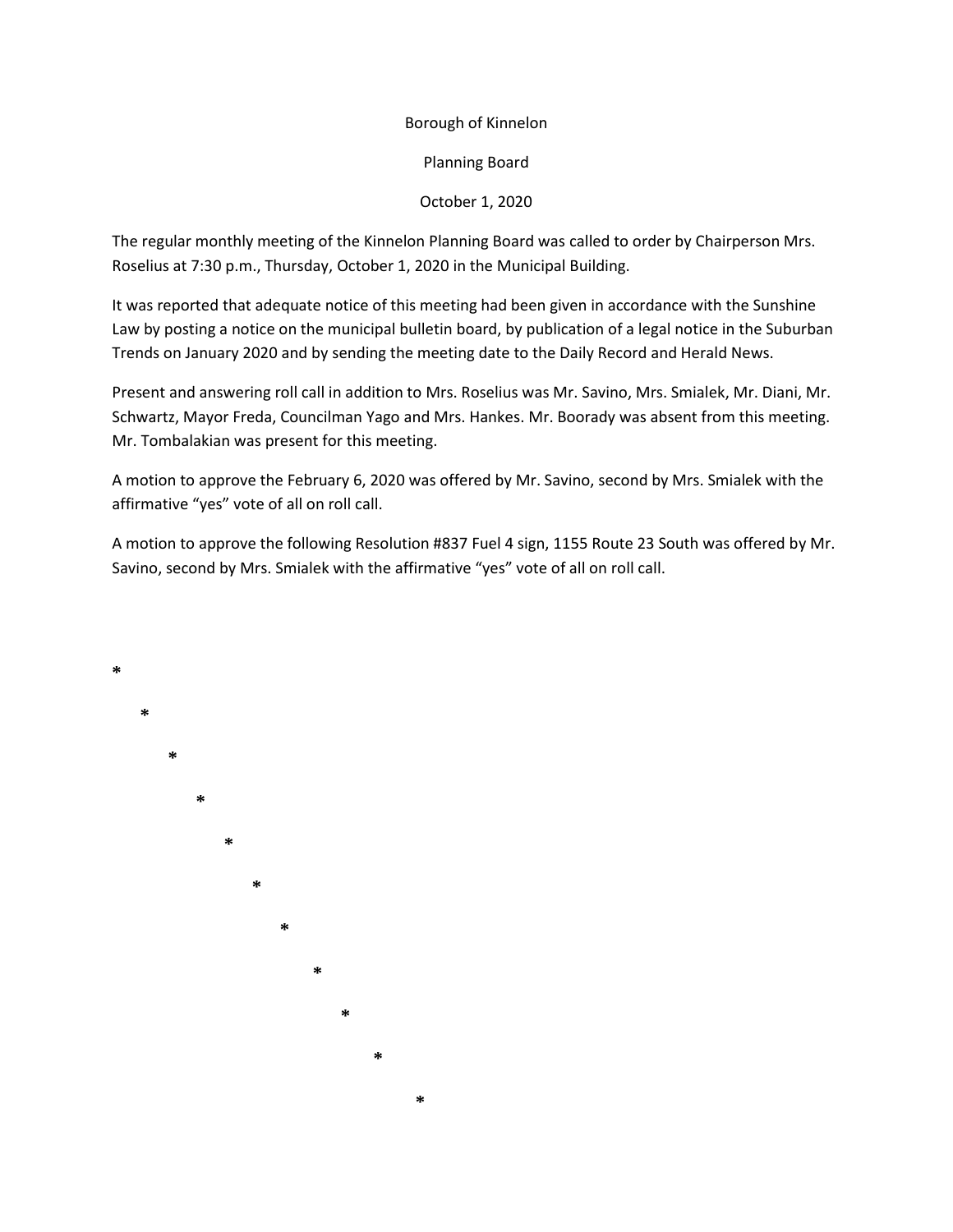#### **RESOLUTION BOROUGH OF KINNELON**

#### **PLANNING BOARD**

# **IN THE MATTER OF 786 KINNELON ASSOCIATES LLC APPLICATION FOR REPLACEMENT SIGNAGE**

**Approved: February 6, 2020**

**Memorialized: October 1, 2020**

**WHEREAS**, 786 Kinnelon Associates LLC (hereinafter "Applicant") has filed an application with the Borough of Kinnelon Planning Board, (hereinafter "Planning Board" or "Board"), for sign approval for property known as Block 57501, Lot 125, on the Tax Map of the Borough of Kinnelon (hereinafter "Borough"), which premises are located at 1155 Route 23 South, Kinnelon, New Jersey, and located in the "C" Commercial Zone (hereinafter " C Zone"); and

**WHEREAS**, the Applicant has applied to the Kinnelon Borough Planning Board for approval pursuant to the Code of the Borough of Kinnelon, Article VI, Signs, which authorizes the Planning Board to review and approve all sign applications within the Borough; and

**WHEREAS**, a public hearing was held on February 6, 2020, after the Planning Board determined it had jurisdiction; and

**WHEREAS**, the Applicant was not represented by legal counsel.

**NOW, THEREFORE**, the Planning Board makes the following findings of fact, based on evidence presented at its public hearing, at which time a record was made.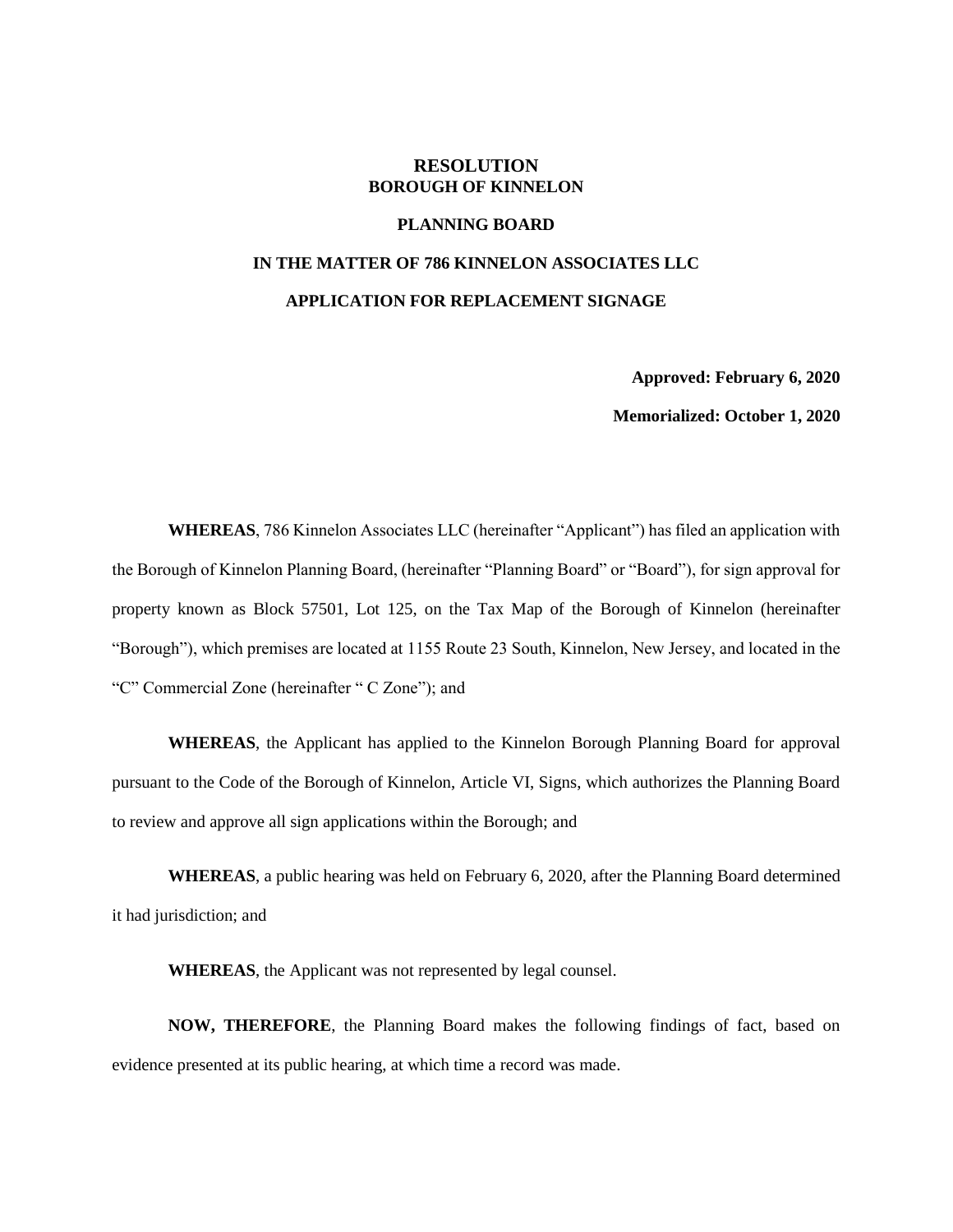The within application is for premises known and designated as Block 57501, Lot 125, on the Tax Map of the Borough of Kinnelon and located at 1155 Route 23 South, Kinnelon, New Jersey. The subject site is located in the C Zone.

Testifying on behalf of the Applicant were Anthony D. Ligregni, the Applicant's real estate representative from Farmer- Ligregni, Inc., 11-15 River Road, Fair Lawn, New Jersey, and Billy Khan, the Applicant's manager. These witnesses testified collectively that this existing gas station was recently rebranded from Lukoil to the Applicant's own brand, Fuel 4. The property itself continues to be owned by a Lukoil related corporate entity, but it has been leased to the Applicant with Lukoil's authorization to sell unbranded gasoline. To satisfy the terms of the Applicants' lease, the Applicant needed to remove all Lukoil brand and trade marks from the property, including signage. The Applicant set about to replace in kind the prior red and white Lukoil brand signage with Fuel 4's own green colored signage, which is consistent with how this Applicant rebranded former Lukoil stations in both Wayne and Butler. In addition to replacing the actual signage, the Applicant further replaced the outdated incandescent canopy lighting with more modern LED lighting (consisting of ten (10) 150W/17K lumen fixtures). The Applicant's did point out that the Application materials, which consisted of shop drawings prepared by their sign constructor, included a small error. Rather than façade sign displaying "Mini Mart" as depicted on the submitted photo renderings, the actual installed sign reads "Kinnelon Food Mart," which the Board found preferable. The Applicants confirmed that the canopy lighting, as well as the goose neck lighting that illuminates the façade sign, operate on timers that are programmed to shut off such lighting at 10 pm, which is the scheduled closing time for this business.

The meeting was opened to the public and there were no members of the public present expressing an interest in this application.

**NOW, THEREFORE**, the Planning Board makes the following conclusions of law, based on the foregoing findings of fact.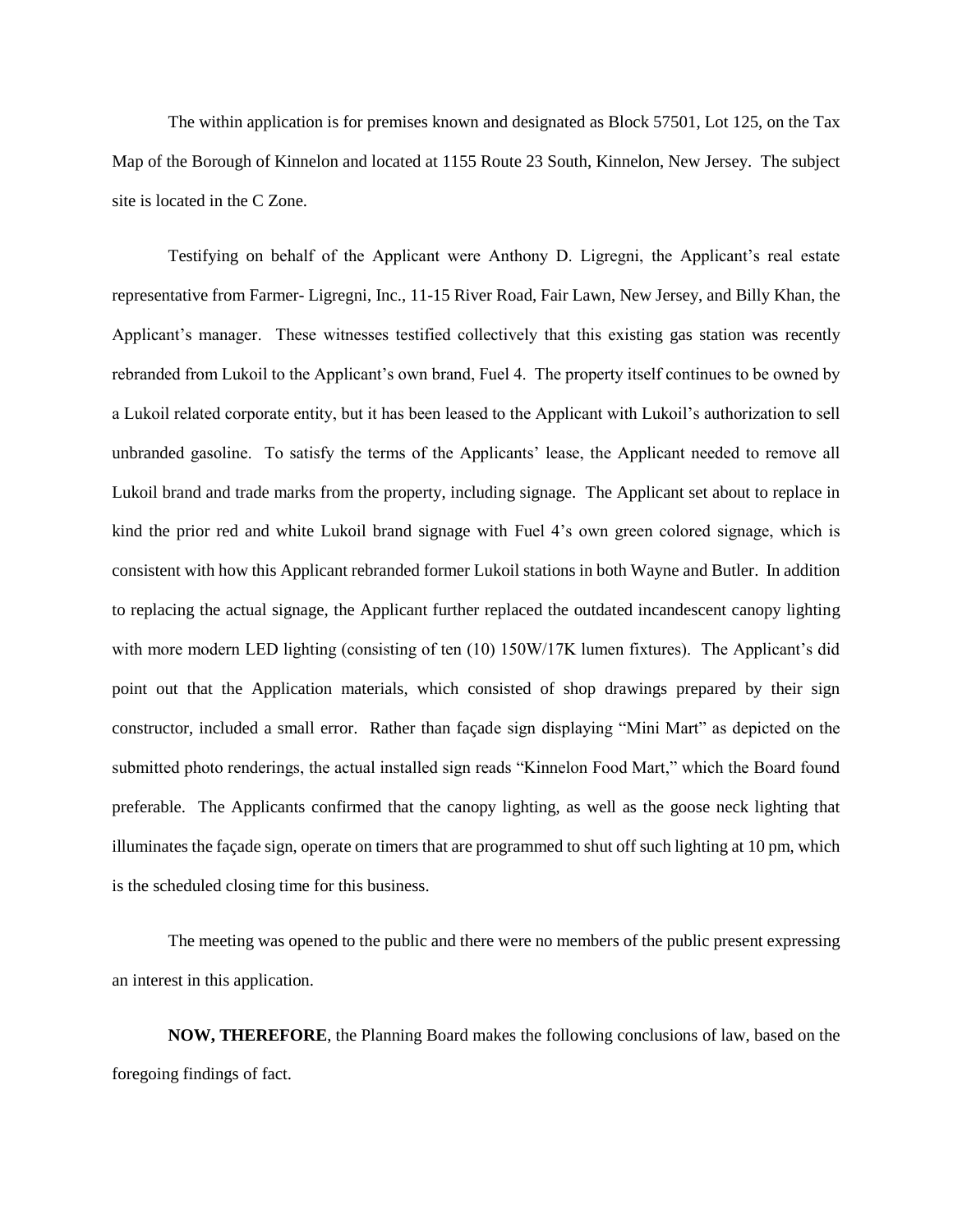786 Kinnelon Associates LLC is the Applicant for premises known and designated as Block 57501, Lot 125, on the Tax Map of the Borough of Kinnelon and located at 1155 Route 23 South, Kinnelon, New Jersey, which site is located in the C Zone District.

The nature of the application is to install new building-attached sign and fuel canopy and dispenser signage to an existing retail motor fuel dispensing business that has recently been rebranded from Lukoil to Fuel 4. The proposed signage are permitted, and the Applicant requires Planning Board review and approval to modify signage within Kinnelon's highway commercial district.

The Board concludes that the Application should be granted to permit the replacement of the existing signage, which cannot be maintained by the Applicant given the mandatory station rebranding. The Board finds that the replacement signage is appropriate and in keeping with the previously approved site signage, and the Applicant's election to use a green color is consistent with the signage color scheme that Kinnelon has sought along this highway commercial corridor. The Board also finds that the replacement store façade sign is an improvement over the prior sign, as it incorporates the Kinnelon name, and that the modern LED canopy lighting is far superior to the replaced incandescent lighting.

Upon consideration of the plans, testimony and application, the Board determines that the Applicant has provided sufficient information so as to enable the Board to render an informed decision with regard to the request for sign approval. The Board determines that it is appropriate to grant the application for a building-attached sign, canopy and fuel dispenser signage and replacement illumination as proposed by the Applicant.

**NOW, THEREFORE**, **BE IT RESOLVED,** by the Planning Board of the Borough of Kinnelon, that the application of 786 Kinnelon Associates LLC Service for premises commonly known as Block 57501, Lot 125, on the Tax Map of the Borough of Kinnelon and located at 1155 Route 23 South, Kinnelon, New Jersey, in the C Zone District and requesting sign approval, is approved.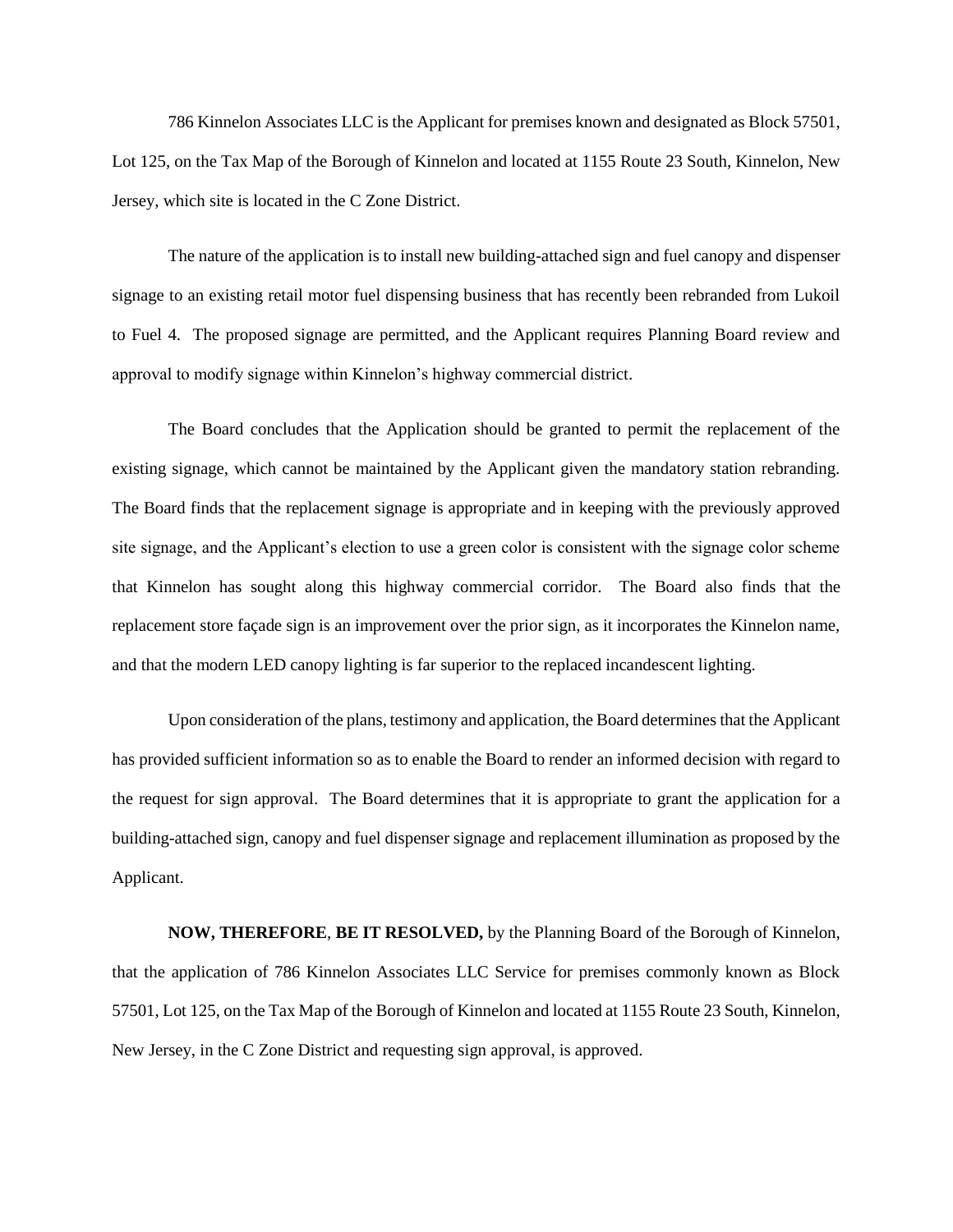**IT IS FURTHER RESOLVED** that this approval is granted subject to the following terms and conditions:

- 1. The Applicant shall submit corrected sign specifications for the asinstalled building façade sign ("Kinnelon Food Mart" versus "Mini Mart").
- 2. The Applicant shall submit a letter or some other form of written authorization from the title owner of the subject property confirming that owner's authorization and consent to the Applicant's filing of this application to allow for the replacement signage and illumination.
- 3. Other than pertaining to the building façade sign specifications, which are to be corrected and resubmitted for the Planning Board's application file, the Applicant represents that all of its representations and stipulations made by it or on its behalf to the Borough of Kinnelon are true and accurate and acknowledges that the Planning Board specifically relied upon said stipulations in the Board's granting of approval. If said representations and stipulations are false, this Approval is subject to revocation.
- 4. This approval is granted strictly in accordance with any recommendations set forth on the record by the Planning Board at the time of the public hearing on February 6, 2020.
- 5. The granting of this application is subject to and conditioned upon the building-attached sign not being internally illuminated, but maintaining the external goose neck lighting to illuminate the "Kinnelon Food Mart" sign.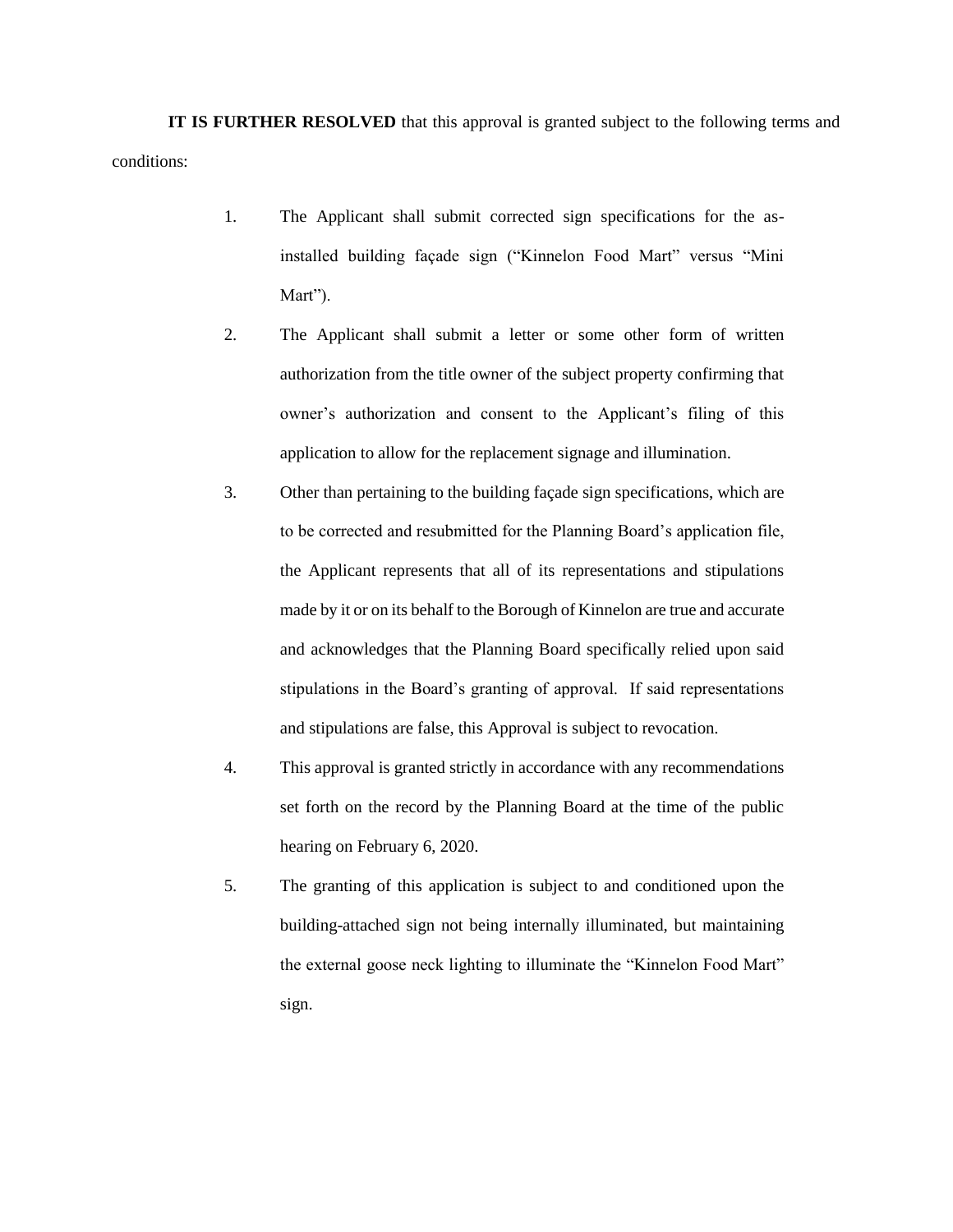- 6. All terms and conditions of the Board's prior resolutions, if any, regarding this property remain in full force and effect except as satisfied or amended by this approval and not in conflict with this approval.
- 7. Payment of all fees, costs and escrows due or to become due. Any monies are to be paid within twenty (20) days of said request by the Board Secretary.
- 8. Certificate that taxes are paid current to date of approval.
- 9. Subject to all other applicable rules, regulations, ordinances and statutes of the Borough of Kinnelon, County of Morris, State of New Jersey or any other jurisdiction.

The undersigned Secretary certifies the within Resolution was adopted by this Planning Board on February 6, 2020, and memorialized herein pursuant to  $N.J.S.A.$  40:55D-10(g) on October 1, 2020.

Jennifer Highers, Board Secretary

\_\_\_\_\_\_\_\_\_\_\_\_\_\_\_\_\_\_\_\_\_\_\_\_\_\_\_\_\_\_\_\_\_

In favor: Mayor Freda, Councilman Yago, Steven Savino, Mrs. Hankes, Mrs. Smialek, Mr. Diani, Mr. Schwartz and Mrs. Roselius.

Against:

Abstained:

Board Members Eligible to Vote: Mayor Freda, Councilman Yago, Steven Savino, Mrs. Hankes, Mrs. Smialek, Mr. Diani, Mr. Schwartz and Mrs. Roselius.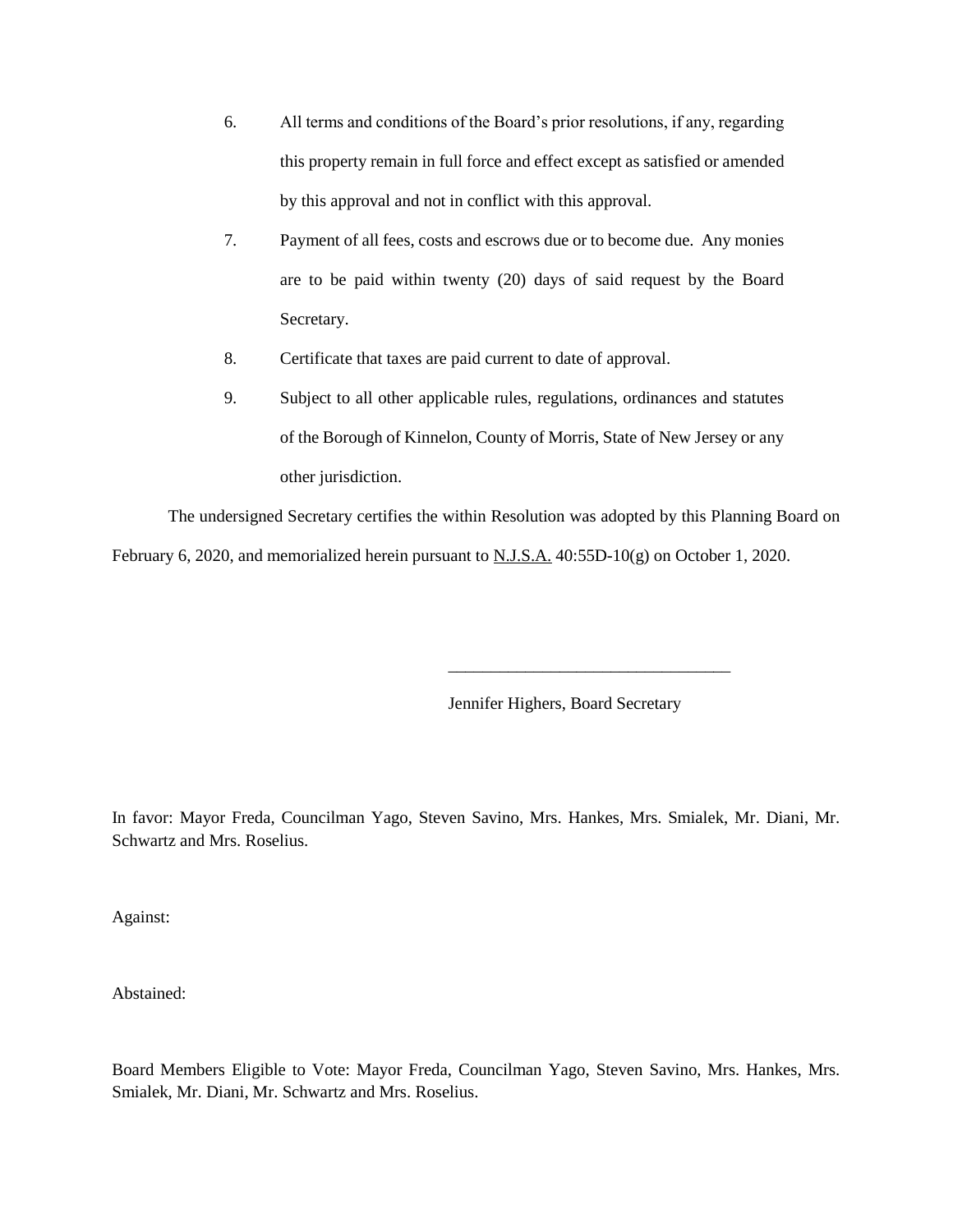Mrs. Barbara Heskins Davis, PP, AICP, Vice President Programs from The Land Conservancy and David Novak., PP, ACIP, Associate Planner from Burgis Associates gave the following presentation on the Critical Habitat Conservation and Management Plan.

## **Conservation and Management Plan**

### **Planning Board Presentation – October 1, 2020 (7:30 pm) The Land Conservancy: Barbara Heskins Davis, PP, AICP, Vice President Programs Burgis Associates: David Novak., PP, AICP, Associate Planner**

**Purpose**: Critical Habitat Conservation and Management Plan (CHCMP) is intended to be used by municipal planning officials and professionals, including the engineer and planner, to incorporate standards and criteria for the protection, conservation and management of Critical Habitat. The CHCMP is to be adopted as an Element of the municipal Master Plan.

**Background:** In order to build a community center, Kinnelon was required to apply for a Highlands Waiver. Highlands Council requires the CHCMP be an Element of Kinnelon Master Plan **Critical Habitat:** Contains features essential to the conservation of endangered and/or threatened species and may require special management and protection. There are 28 state and federal endangered and threatened species in Kinnelon. Due to the extent of Critical Wildlife Habitat in the Borough, nearly all of Kinnelon is identified as having Critical Habitat.

**Highlands Conformance:** Completed Steps in Kinnelon: Petition for Plan Conformance approved by the Highlands Council in 2011, Borough Council adopted Planning Area Petition Ordinance (2016) and adopted Highlands ERI (2017)**. In order to establish the Critical Habitat Resource Area, Borough may elect one of two processes.** Process 1 – Regulation via Referral Ordinance or Process 2 – Regulation via Municipal Ordinance

**Critical Habitat Resource Area: Applicant Guidelines:** Applicant must determine whether the proposed development site lies within a Critical Habitat Resource Area. Regulatory provisions apply if application meets review requirements. Application is subject to review for compliance with regulatory standards. If Kinnelon follows Process 1 and adopts the Highlands Referral Ordinance, such reviews will be conducted by Highlands Council staff as part of any required Highlands Consistency Determination. **Next Steps and Project Review**

• The Borough of Kinnelon should adopt the CHCMP as an Element of the Borough's Master Plan

• Once adopted by the Planning Board, the next step will be for the Borough Council to adopt the Highlands referral ordinance.

A motion to adopt the Critical Habitat Conservation and Management Plan, dated August 12, 2020 and prepared by The Land Conservancy of New Jersey as an element of the Borough Master Plan was offered by Mr. Savino, second by Mrs. Hankes.

Mr. Diani -No Mrs. Smialek – yes Councilman Yago – yes Mayor Freda – No Mr. Savino – yes Mrs. Hankes – yes Mr. Schwartz – Yes Mrs. Roselius – Yes

Attached is the Flow Chart, When is Project Review for Critical Habitat Necessary.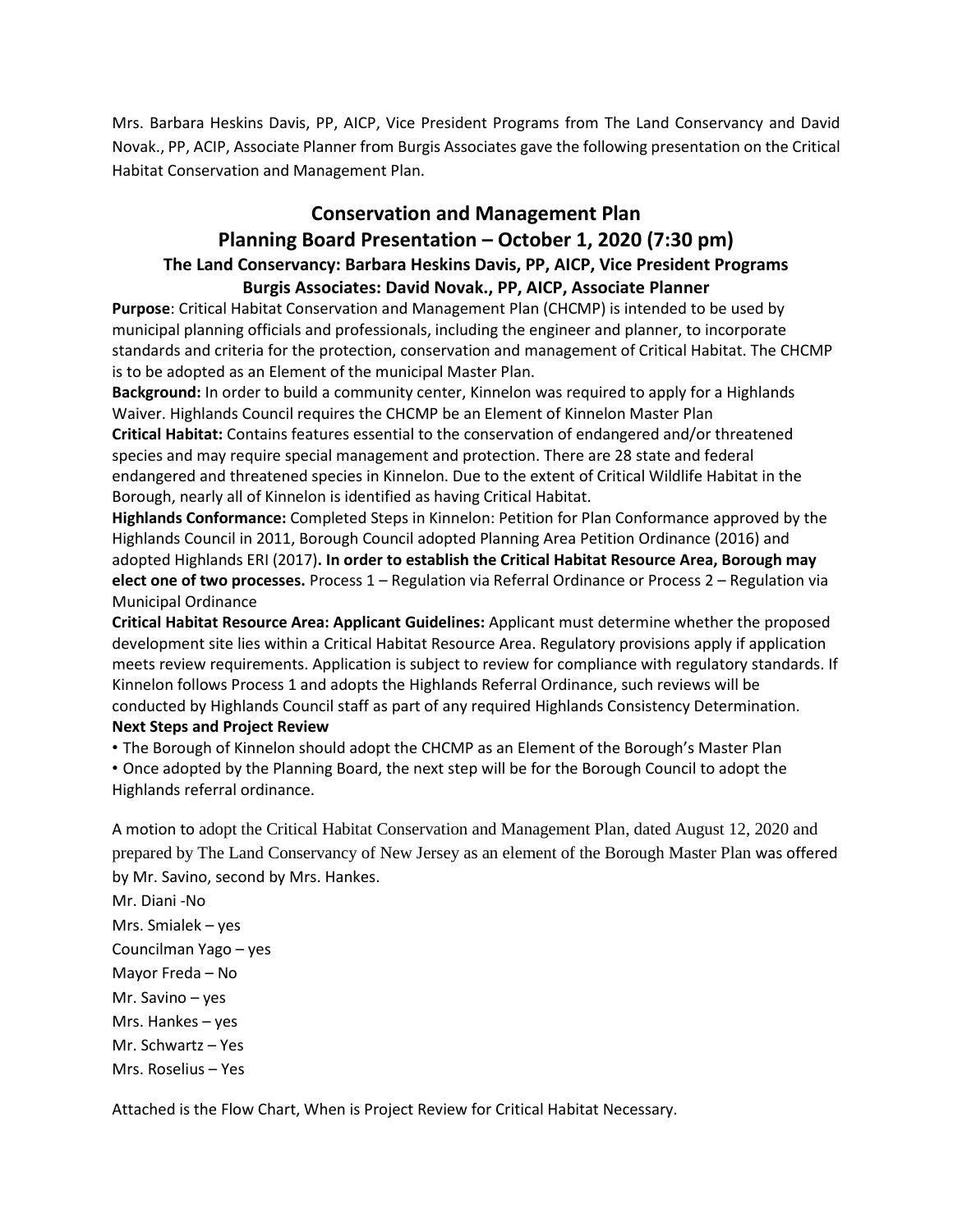Below is the next steps and Project Review**.**

- The Borough of Kinnelon should adopt the CHCMP as an Element of the Borough's Master Plan
- Once adopted by the Planning Board, the next step will be for the Borough Council to adopt the Highlands referral ordinance.
- When the Borough of Kinnelon adopts the Highlands referral ordinance, all projects that trigger review would be referred for review to the Highlands Council.
	- If the Highlands Council review is not triggered, then the Critical Habitat provisions are not triggered.
	- Minor development applications would be exempt in almost every case.
- Major Highlands Development applies to only the Preservation Area.
	- Major Highlands Developments fall under the jurisdiction of the NJDEP
	- if projects trigger the referral ordinance, subject to the policies in the RMP.
	- Planning Area properties subject to these polices if the development triggers referral.
- If the application does not meet the applicability of the referral ordinance, then the Highlands Council would not be involved, and Highlands polices, including the CHCMP, would not apply.
	- When there are exemptions, exclusions, or other situations where the referral ordinance does not apply, then the policies identified by the RMP also do not apply.
- Board of Adjustment applications are affected only if the development meets the applicability in the referral ordinance, similar to planning board applications.
	- Any application that does not meet the applicability guidelines would not require Critical Habitat review.
- As part of the Highlands Council review, and as a condition of their approval of an application, stewardship and monitoring of Critical Habitat will be required of the applicant.
- The Highlands Council will provide grant funding for the Borough to develop a habitat stewardship program, if requested and applicable.

Mrs. Roselius opened the meeting to the public and hearing no one closed the public portion.

A motion to adjourn was offered by Mr. Savino, second by Mrs. Smialek with the affirmative "yes" vote of all on roll call.

Respectfully submitted,